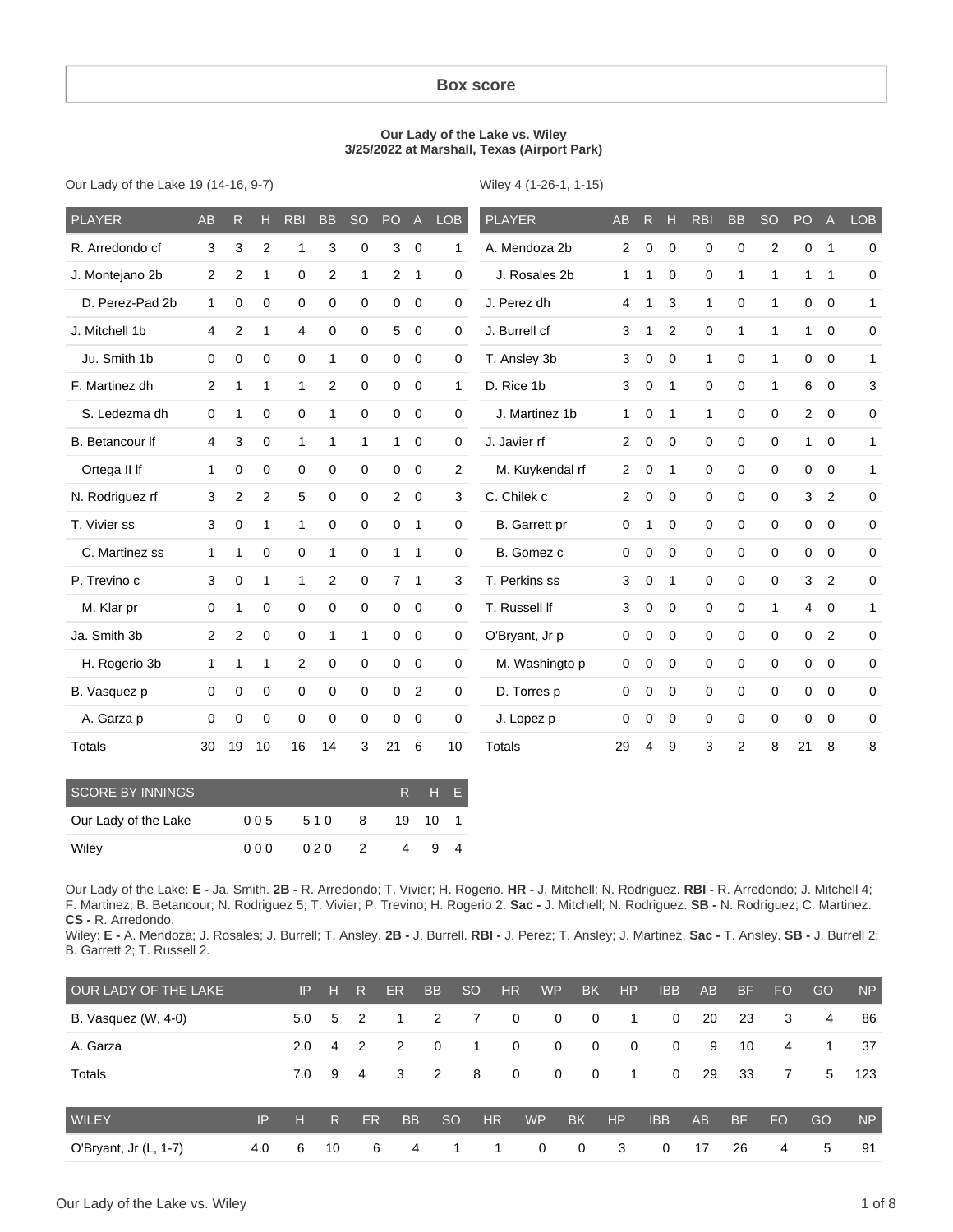| M. Washingto | 2.0 <sub>1</sub> |  | 1 1 1 4 2 | 0 0 0 0 0 6 11 3              |  |          |  |      |                                          | $\overline{1}$ | 52  |
|--------------|------------------|--|-----------|-------------------------------|--|----------|--|------|------------------------------------------|----------------|-----|
| D. Torres    |                  |  |           | 0.1 1 5 4 3 0 1 0 0 0 0 3 6   |  |          |  |      | $\begin{array}{ccc} & & 0 & \end{array}$ | $\overline{1}$ | -29 |
| J. Lopez     |                  |  |           | 0.2 2 3 2 3 0 0 1 0 0 0 4 7 2 |  |          |  |      |                                          | $\overline{0}$ | 34  |
| Totals       |                  |  |           | 7.0 10 19 13 14 3 2 1         |  | 0 3 0 30 |  | - 50 | $9 \t 7$                                 |                | 206 |

Our Lady of the Lake: **Batters Faced -** B. Vasquez 23; A. Garza 10. **HBP -** B. Vasquez. Wiley: **Batters Faced -** O'Bryant, Jr 26; M. Washingto 11; D. Torres 6; J. Lopez 7. **HBP -** O'Bryant, Jr 3.

### **Start:** 2:00 PM **Duration:** 2:52 **Attendance:** 0

Weather: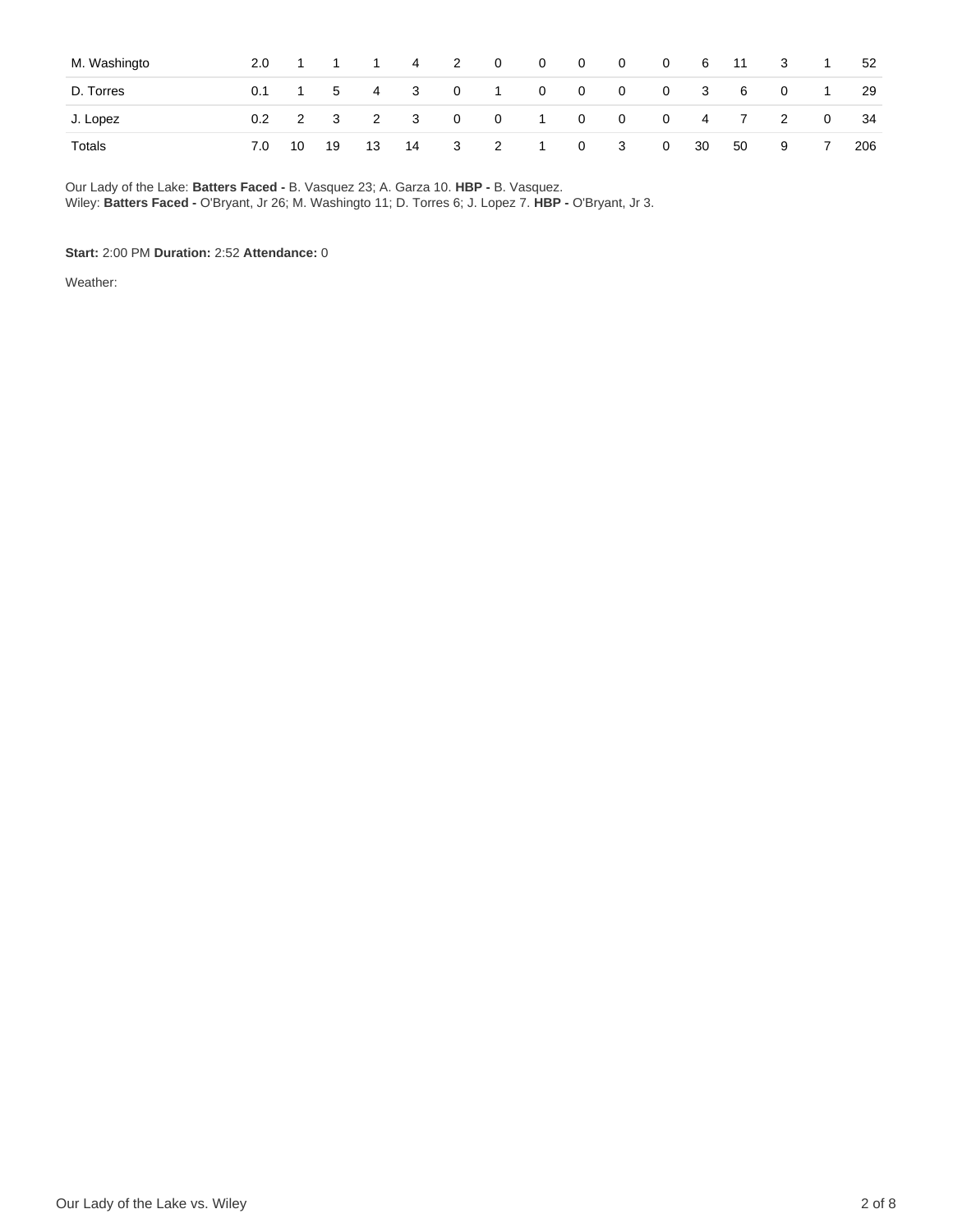# **Scoring Summary**

| <b>INNINGS</b>              | <b>PLAY</b>                                                                                                                                                | $V - H$  |
|-----------------------------|------------------------------------------------------------------------------------------------------------------------------------------------------------|----------|
| Our Lady Of The Lake<br>3rd | J. Mitchell reached on a fielder's choice, advanced to second on a throwing error by 2b; J. Montejano advanced to third; R.<br>Arredondo scored, unearned. | $1 - 0$  |
| Our Lady Of The Lake<br>3rd | F. Martinez singled to left field, RBI; J. Mitchell advanced to third; J. Montejano scored.                                                                | $2 - 0$  |
| Our Lady Of The Lake<br>3rd | B. Betancour reached on a fielder's choice, RBI; F. Martinez out at second 2b to ss; J. Mitchell scored.                                                   | $3 - 0$  |
| Our Lady Of The Lake<br>3rd | N. Rodriguez singled to left field, RBI; B. Betancour scored, unearned.                                                                                    | $4 - 0$  |
| Our Lady Of The Lake<br>3rd | P. Trevino singled to right field, out at second c to ss, RBI; T. Vivier advanced to third; N. Rodriguez scored, unearned.                                 | $5 - 0$  |
| Our Lady Of The Lake<br>4th | J. Mitchell homered to right field, 3 RBI; R. Arredondo scored; Ja. Smith scored.                                                                          | $8 - 0$  |
| Our Lady Of The Lake<br>4th | N. Rodriguez flied out to rf, sacrifice fly, RBI; B. Betancour advanced to third; F. Martinez scored.                                                      | $9 - 0$  |
| Our Lady Of The Lake<br>4th | T. Vivier doubled to left center, RBI; B. Betancour scored, unearned.                                                                                      | $10 - 0$ |
| Our Lady Of The Lake<br>5th | J. Mitchell flied out to If, sacrifice fly, RBI; J. Montejano advanced to second; R. Arredondo advanced to third; Ja. Smith<br>scored.                     | $11 - 0$ |
| Wiley<br>5th                | J. Perez singled to center field, advanced to second on the throw, RBI; J. Rosales advanced to third; B. Garrett scored.                                   | $11 - 1$ |
| Wiley<br>5th                | T. Ansley reached first on an error by 3b; J. Burrell advanced to second; J. Perez advanced to third; J. Rosales scored,<br>unearned.                      | $11 - 2$ |
| Our Lady Of The Lake<br>7th | B. Betancour reached on a fielder's choice; F. Martinez advanced to second; J. Montejano scored on a throwing error by 2b,<br>unearned.                    | $12 - 2$ |
| Our Lady Of The Lake<br>7th | N. Rodriguez homered to left center, 3 RBI; B. Betancour scored; S. Ledezma scored.                                                                        | $15 - 2$ |
| Our Lady Of The Lake<br>7th | H. Rogerio doubled to left center, advanced to third on the throw, 2 RBI; M. Klar scored; C. Martinez scored.                                              | $17 - 2$ |
| Our Lady Of The Lake<br>7th | R. Arredondo doubled to right field, RBI; H. Rogerio scored.                                                                                               | $18 - 2$ |
| Our Lady Of The Lake<br>7th | R. Arredondo scored on a wild pitch, unearned.                                                                                                             | $19 - 2$ |
| Wiley<br>7th                | T. Ansley flied out to cf, sacrifice fly, RBI; J. Perez scored.                                                                                            | $19 - 3$ |
| Wiley<br>7th                | J. Martinez singled to left field, RBI; J. Burrell scored.                                                                                                 | $19 - 4$ |

# **All Plays**

# **Our Lady of the Lake Top of 1st Inning**

R. Arredondo walked.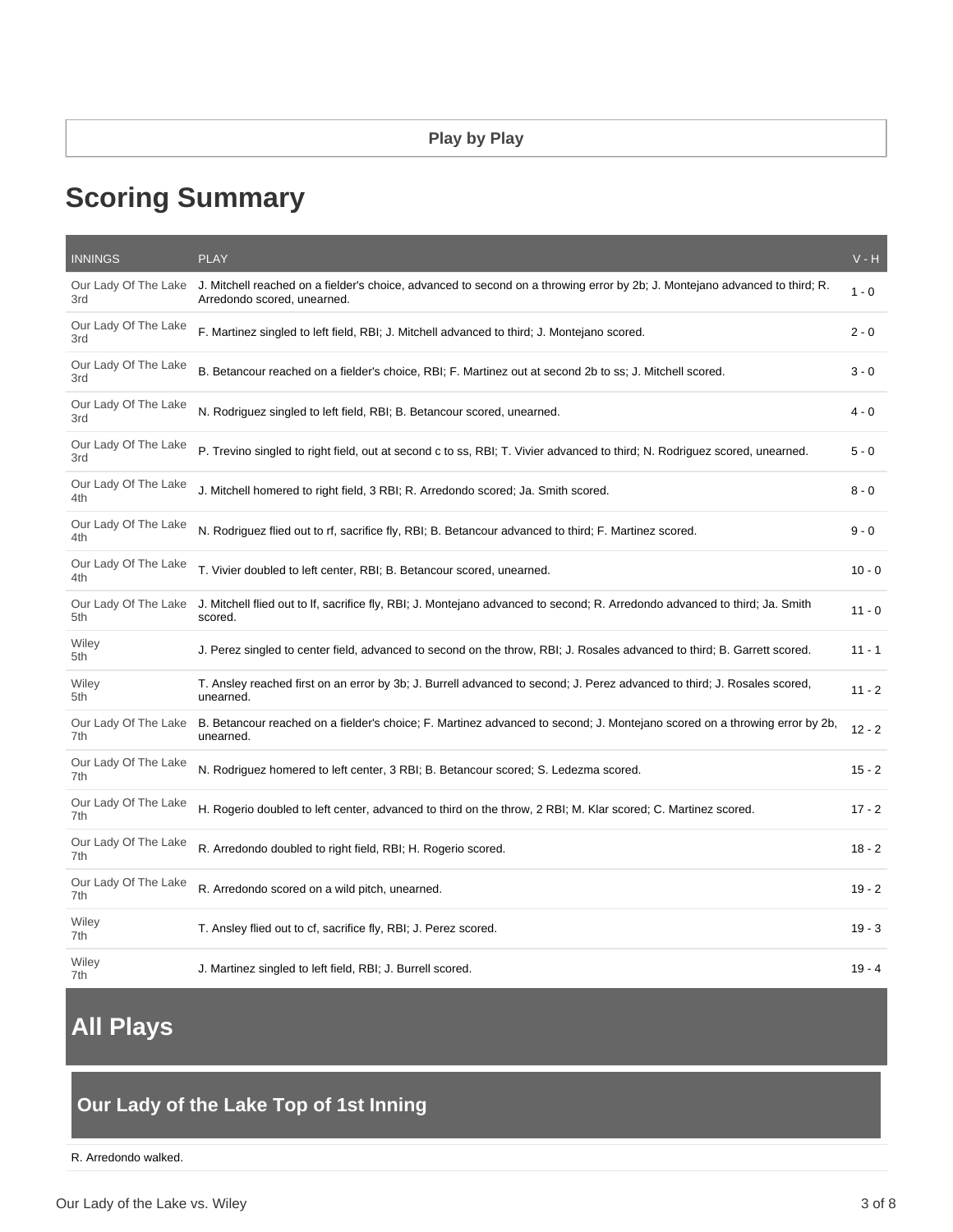R. Arredondo out at second c to ss, caught stealing. (2 out)

J. Mitchell reached first on an error by cf, advanced to second.

F. Martinez grounded out to p. (3 out)

**Inning Summary: 0 Runs , 0 Hits , 1 Errors , 1 LOB**

### **Wiley Bottom of 1st Inning**

A. Mendoza struck out looking. (1 out)

J. Perez singled to left field.

J. Perez advanced to second on a passed ball.

J. Burrell struck out swinging. (2 out)

T. Ansley struck out swinging, out at first c to 1b. (3 out)

**Inning Summary: 0 Runs , 1 Hits , 0 Errors , 1 LOB**

## **Our Lady of the Lake Top of 2nd Inning**

B. Betancour grounded out to ss. (1 out)

- N. Rodriguez hit by pitch.
- T. Vivier popped up to 1b. (2 out)
- N. Rodriguez stole second.
- P. Trevino grounded out to ss. (3 out)

**Inning Summary: 0 Runs , 0 Hits , 0 Errors , 1 LOB**

### **Wiley Bottom of 2nd Inning**

D. Rice singled to left field.

J. Javier flied out to rf. (1 out)

C. Chilek grounded into double play ss to 2b to 1b; D. Rice out on the play. (3 out)

**Inning Summary: 0 Runs , 1 Hits , 0 Errors , 0 LOB**

### **Our Lady of the Lake Top of 3rd Inning**

Ja. Smith popped up to 1b. (1 out)

R. Arredondo singled to center field.

J. Montejano walked; R. Arredondo advanced to second.

**J. Mitchell reached on a fielder's choice, advanced to second on a throwing error by 2b; J. Montejano advanced to third; R. Arredondo scored, unearned.**

**F. Martinez singled to left field, RBI; J. Mitchell advanced to third; J. Montejano scored.**

**B. Betancour reached on a fielder's choice, RBI; F. Martinez out at second 2b to ss; J. Mitchell scored.**

B. Betancour advanced to second on a passed ball.

B. Betancour advanced to third on a passed ball.

**N. Rodriguez singled to left field, RBI; B. Betancour scored, unearned.**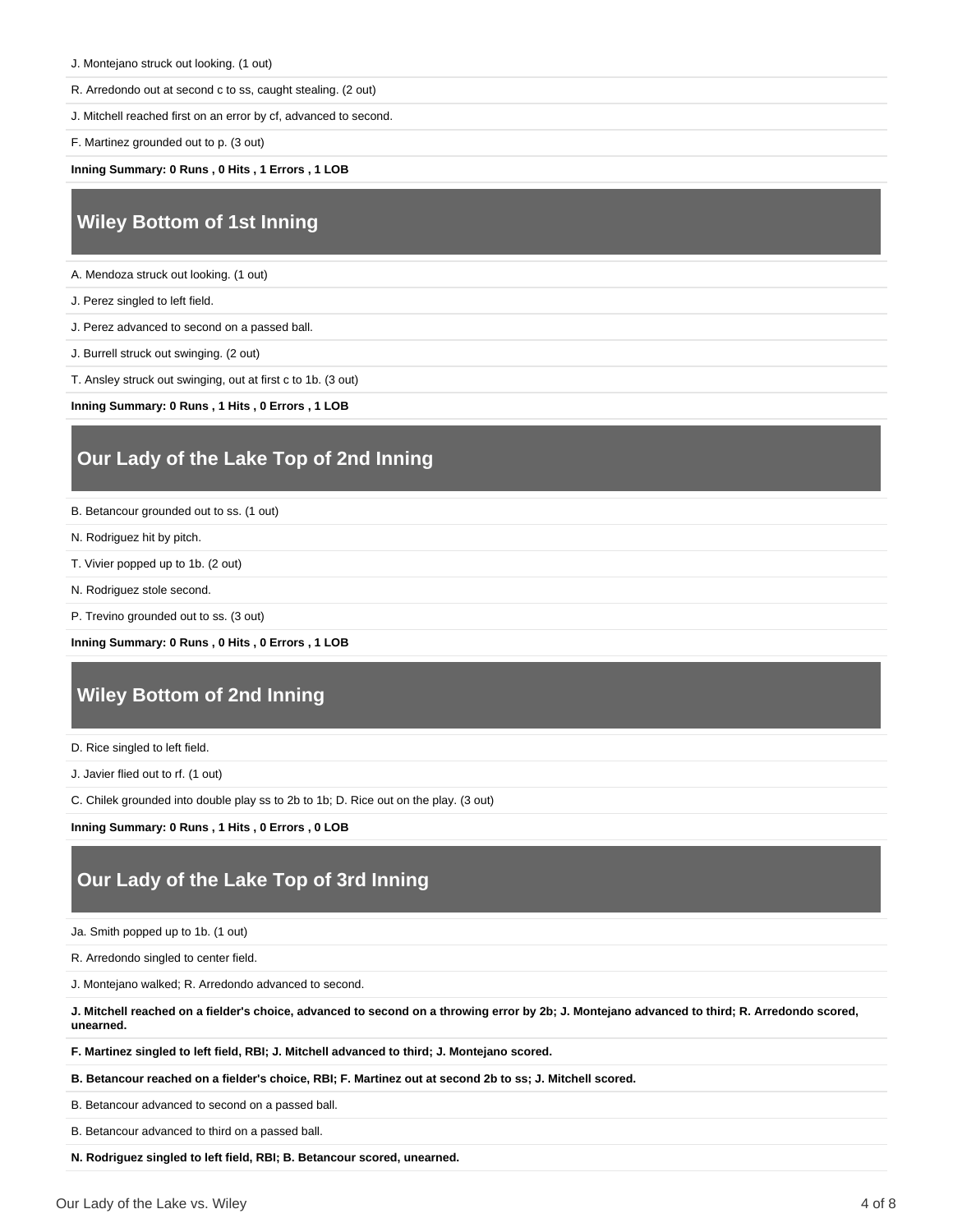T. Vivier reached first on an error by 3b; N. Rodriguez advanced to second.

#### **P. Trevino singled to right field, out at second c to ss, RBI; T. Vivier advanced to third; N. Rodriguez scored, unearned.**

**Inning Summary: 5 Runs , 4 Hits , 2 Errors , 1 LOB**

# **Wiley Bottom of 3rd Inning**

T. Perkins singled to left field.

T. Russell reached on a fielder's choice; T. Perkins out at second 1b unassisted. (1 out)

T. Russell stole second.

A. Mendoza struck out looking; T. Russell stole third. (2 out)

J. Perez struck out looking. (3 out)

**Inning Summary: 0 Runs , 1 Hits , 0 Errors , 1 LOB**

### **Our Lady of the Lake Top of 4th Inning**

#### Ja. Smith hit by pitch.

R. Arredondo walked; Ja. Smith advanced to second.

J. Montejano grounded out to p, SAC, bunt; R. Arredondo advanced to second; Ja. Smith advanced to third. (1 out)

**J. Mitchell homered to right field, 3 RBI; R. Arredondo scored; Ja. Smith scored.**

F. Martinez hit by pitch.

B. Betancour walked; F. Martinez advanced to second.

B. Betancour advanced to second; F. Martinez advanced to third on a passed ball.

**N. Rodriguez flied out to rf, sacrifice fly, RBI; B. Betancour advanced to third; F. Martinez scored.**

**T. Vivier doubled to left center, RBI; B. Betancour scored, unearned.**

T. Vivier advanced to third on a passed ball.

P. Trevino flied out to lf. (3 out)

**Inning Summary: 5 Runs , 2 Hits , 0 Errors , 1 LOB**

### **Wiley Bottom of 4th Inning**

J. Burrell singled to center field.

J. Burrell stole second.

T. Ansley grounded out to p; J. Burrell advanced to third. (1 out)

D. Rice grounded out to p. (2 out)

J. Javier flied out to rf. (3 out)

**Inning Summary: 0 Runs , 1 Hits , 0 Errors , 1 LOB**

### **Our Lady of the Lake Top of 5th Inning**

M. Washingto to p for O'Bryant, Jr.

M. Kuykendal to rf for J. Javier.

J. Rosales to 2b for A. Mendoza.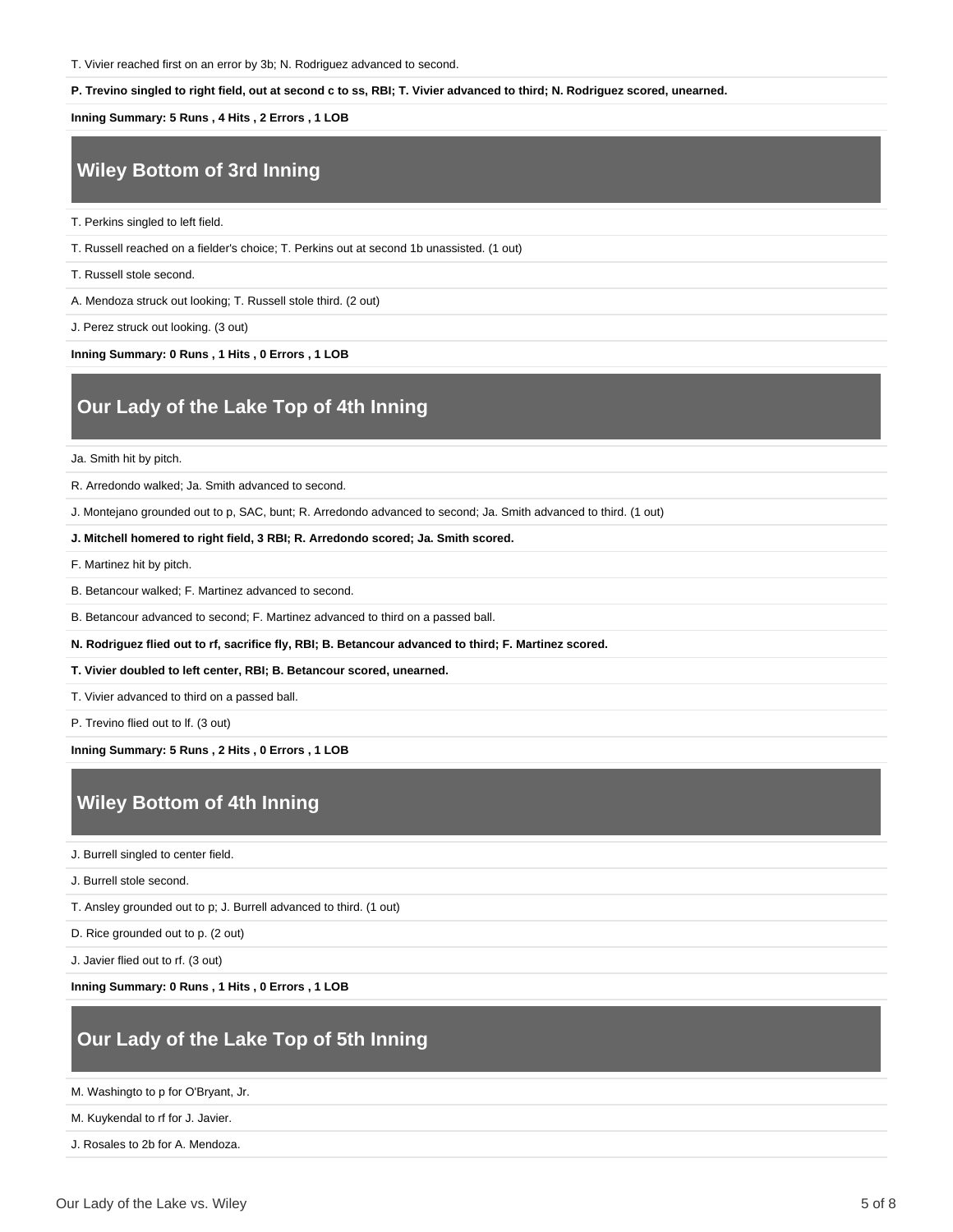R. Arredondo walked; Ja. Smith advanced to second.

J. Montejano singled to left field; R. Arredondo advanced to second; Ja. Smith advanced to third.

**J. Mitchell flied out to lf, sacrifice fly, RBI; J. Montejano advanced to second; R. Arredondo advanced to third; Ja. Smith scored.**

F. Martinez walked.

B. Betancour struck out swinging. (2 out)

N. Rodriguez flied out to lf. (3 out)

**Inning Summary: 1 Runs , 1 Hits , 0 Errors , 3 LOB**

### **Wiley Bottom of 5th Inning**

- C. Martinez to ss for T. Vivier.
- C. Chilek hit by pitch.
- B. Garrett pinch ran for C. Chilek.
- B. Garrett stole second.

T. Perkins flied out to lf. (1 out)

T. Russell struck out swinging. (2 out)

B. Garrett advanced to third on a passed ball.

J. Rosales walked.

**J. Perez singled to center field, advanced to second on the throw, RBI; J. Rosales advanced to third; B. Garrett scored.**

J. Burrell walked.

**T. Ansley reached first on an error by 3b; J. Burrell advanced to second; J. Perez advanced to third; J. Rosales scored, unearned.**

D. Rice struck out swinging. (3 out)

**Inning Summary: 2 Runs , 1 Hits , 1 Errors , 3 LOB**

### **Our Lady of the Lake Top of 6th Inning**

J. Martinez to 1b for D. Rice.

C. Chilek to c for B. Garrett.

C. Martinez flied out to lf. (1 out)

P. Trevino walked.

S. Ledezma pinch ran for P. Trevino.

Ja. Smith struck out looking. (2 out)

R. Arredondo grounded out to 2b. (3 out)

**Inning Summary: 0 Runs , 0 Hits , 0 Errors , 1 LOB**

## **Wiley Bottom of 6th Inning**

P. Trevino to c for S. Ledezma.

H. Rogerio to 3b for Ja. Smith.

A. Garza to p for B. Vasquez.

M. Kuykendal singled to left field.

C. Chilek reached on a fielder's choice; M. Kuykendal out at second ss to 2b. (1 out)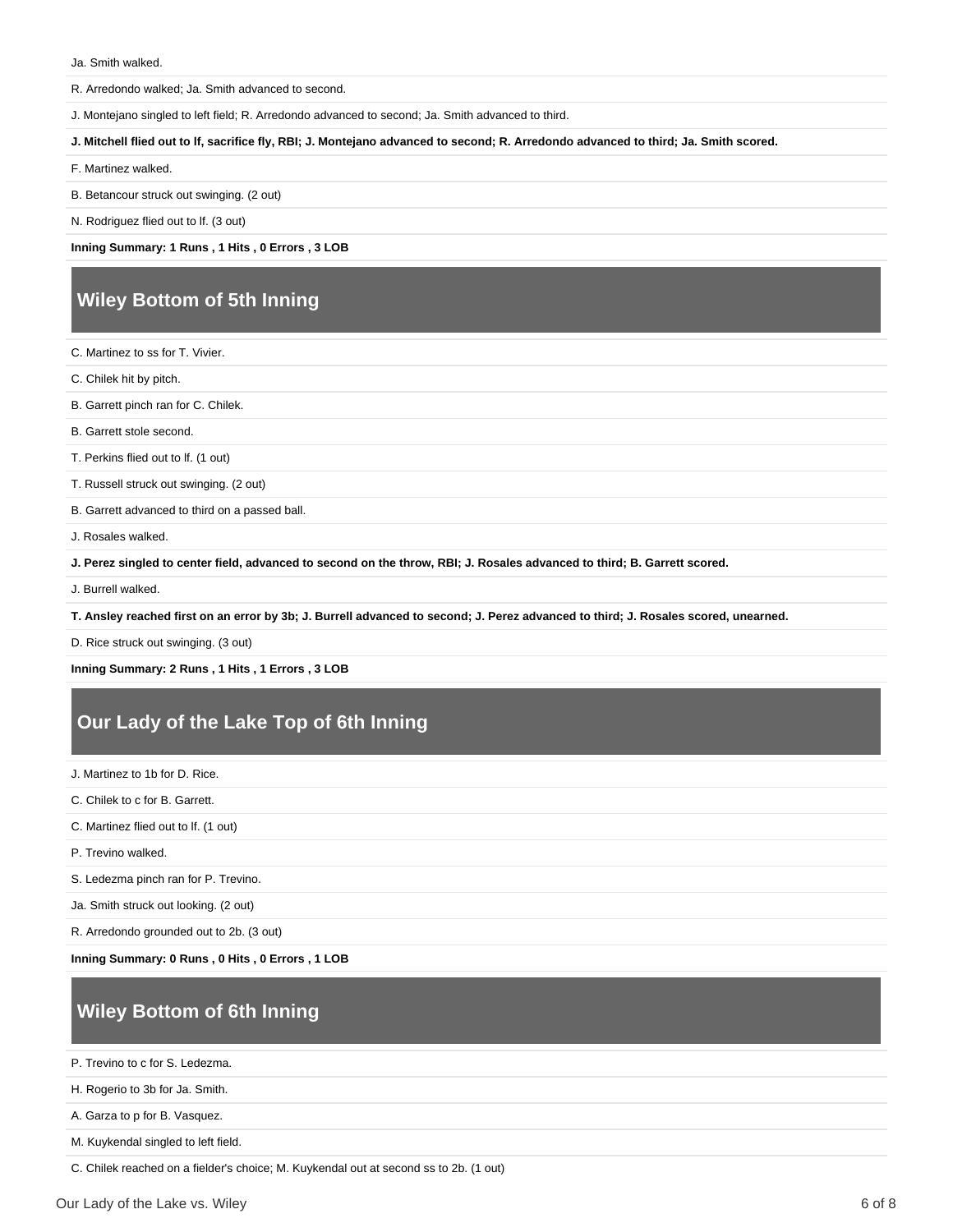B. Garrett pinch ran for C. Chilek.

T. Perkins popped up to ss. (2 out)

- B. Garrett stole second.
- T. Russell flied out to cf. (3 out)

**Inning Summary: 0 Runs , 1 Hits , 0 Errors , 1 LOB**

### **Our Lady of the Lake Top of 7th Inning**

- B. Gomez to c for B. Garrett.
- D. Torres to p for M. Washingto.
- J. Montejano walked.
- J. Mitchell grounded out to 1b unassisted; J. Montejano advanced to second. (1 out)
- F. Martinez walked.

**B. Betancour reached on a fielder's choice; F. Martinez advanced to second; J. Montejano scored on a throwing error by 2b, unearned.**

- S. Ledezma pinch ran for F. Martinez.
- B. Betancour advanced to second; S. Ledezma advanced to third on a passed ball.

#### **N. Rodriguez homered to left center, 3 RBI; B. Betancour scored; S. Ledezma scored.**

- C. Martinez walked.
- J. Lopez to p for D. Torres.
- C. Martinez stole second.
- P. Trevino walked.
- M. Klar pinch ran for P. Trevino.
- **H. Rogerio doubled to left center, advanced to third on the throw, 2 RBI; M. Klar scored; C. Martinez scored.**

#### **R. Arredondo doubled to right field, RBI; H. Rogerio scored.**

- D. Perez-Pad pinch hit for J. Montejano.
- R. Arredondo advanced to third on a passed ball.
- D. Perez-Pad flied out to cf. (2 out)
- Ju. Smith pinch hit for J. Mitchell.

### **R. Arredondo scored on a wild pitch, unearned.**

- Ju. Smith walked.
- Ju. Smith advanced to second on a passed ball.
- Ju. Smith advanced to third on a passed ball.

S. Ledezma walked.

Ortega II pinch hit for B. Betancour.

Ortega II popped up to 2b. (3 out)

**Inning Summary: 8 Runs , 3 Hits , 1 Errors , 2 LOB**

### **Wiley Bottom of 7th Inning**

D. Perez-Pad to 2b.

Ju. Smith to 1b.

S. Ledezma to dh.